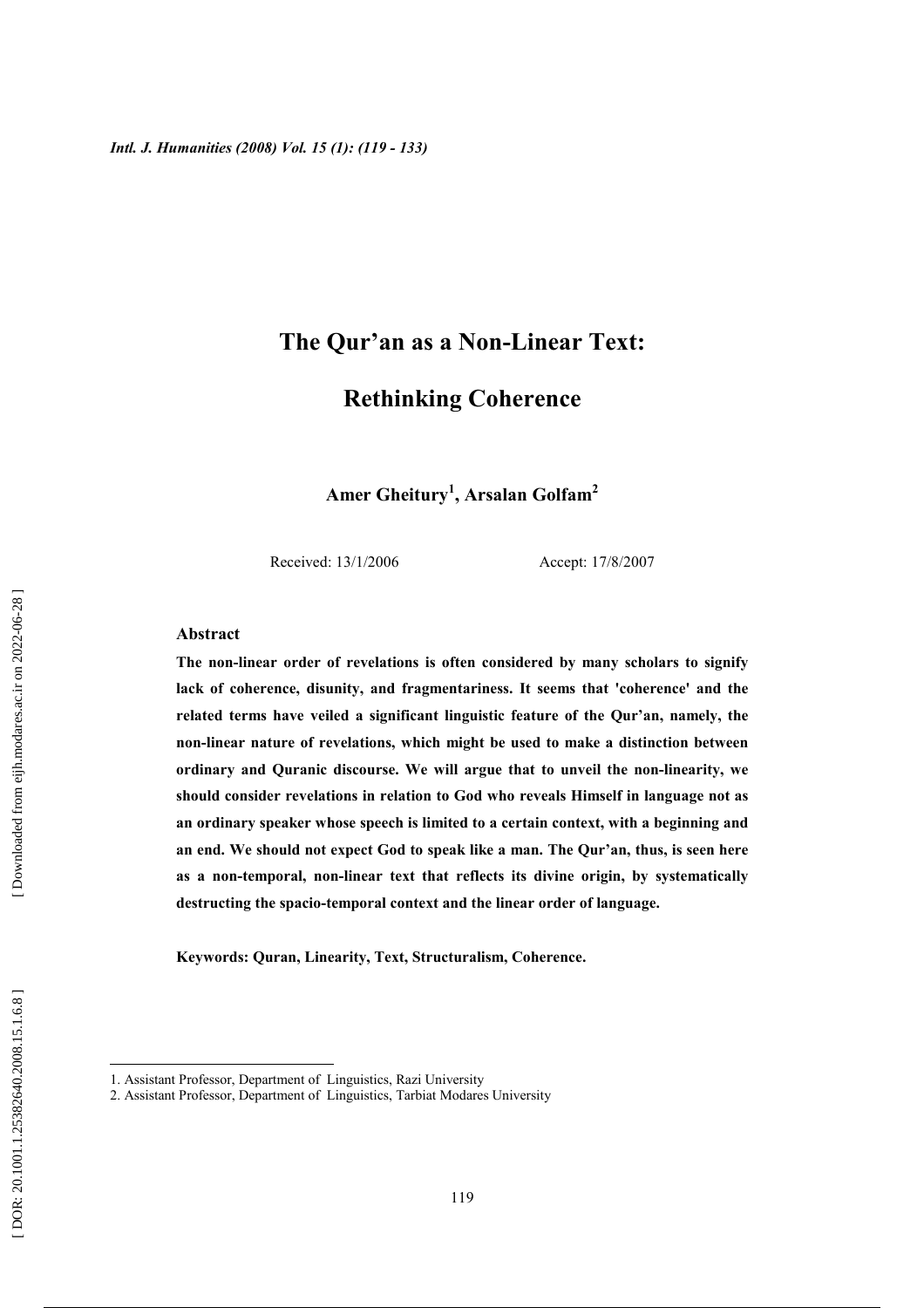### **Introduction**

For a long time since the revelations came first, the Qur'an has had an unrivaled effect upon almost all scholarly works in Arabic language. In fact, Arabic linguistics as an outstanding tradition in its time with all its syntactic, morphological, phonological, and semantic studies has served the prime goal of clarifying the linguistic features of the Our'an and making the text more accessible to Arab as well as non-Arab readers. Though, the motivation for doing linguistic work has been a religious one in the Islamic tradition, Arabic linguistics has largely been a scientific and descriptive one in its method<sup>1</sup>. Yet, it is unfortunate that the tradition does not come down to us as a continuous trend. There is little mention made of Arabic linguistics today. However, in its absence, the original cause that had given rise to it, invites more and more linguistic work. The extent to which modern scholarly works on language with its non-metaphysical orientation can do any good to bring into light the textual features of the Qur'an, remains an open question.

What can make modern studies of the Ouran even more necessary, is the demand of modern readers from different parts of the world, who can now access the printed Quran with great ease. Given the facts of globalization and the ever-increasing contact of people from different cultures and religions, the Quran may also be read by curious non-Muslim readers who approach the Quran from outside the context or the belief system with a critical eye. The problem of readership with regard to the Quran, is a serious one, which cannot be ignored. One of the serious questions in the way of reading the Ouran is its unusual language and style which Richard Bell describes:

... a real characteristic of Quranic style, namely that it is disjoined. Only seldom do we find in it evidence of sustained unified composition at any great length... some of the narratives, too, in the Our'an, especially accounts of Moses and of Abraham, run to considerable length; but they tend to fall into separate incidents instead of being recounted straightforwardly... The distinctness of the separate pieces, however, is more obvious than their unity... (Watt: 73-74)

The above extracts describe an old concern with the Qur'an, which has been introduced by Muslim exegetes and scholars like Zarkashi  $(1977)$  and Sevouti (1975) as a major part of the Quranic sciences dealing with the relation of every verse and Sura to the preceding and following ones. The main question here arises as "why the Qur'an appears so fragmentary failing to meet the expectation of readers who wish to read each subject with no interruption to the end?" In the modern times, however, the

<sup>1.</sup> Versteegh (1997: 42) describes the syntactic studies carried by the great Muslim linguists like Sibawayhi as largely descriptive since to them the judgment of the native speakers of Arabic was an important factor in deciding on the grammaticality of a given structure.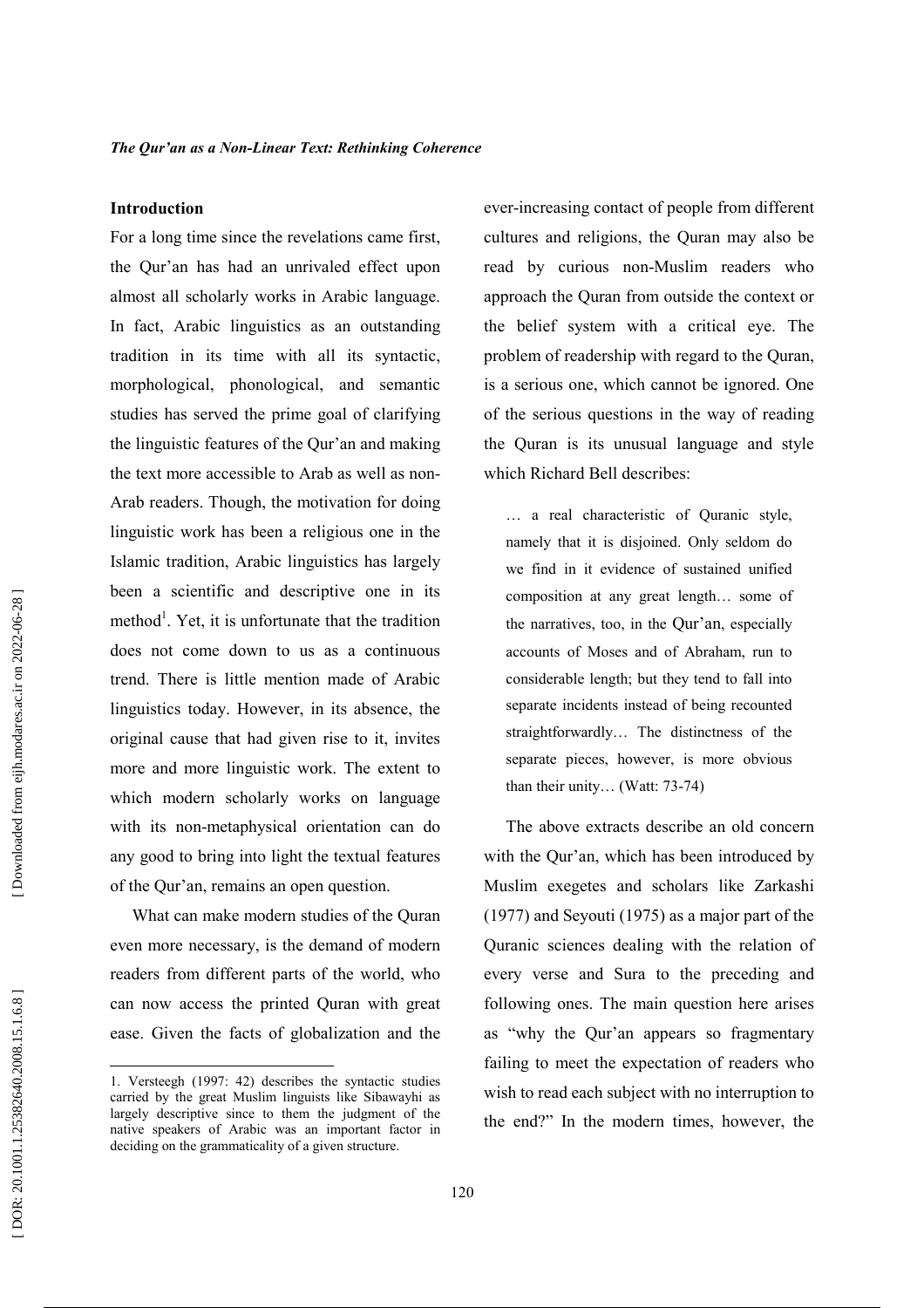question continues to be asked leading to a variety of explanations. As one example, to Richard Bell, the reason why revelations looked fragmentary was attributed to 'the fact that parts of the Suras were originally written down, more or less at random, on the backs of other parts, and then tacked on to follow them by the later editors'(Arberry: 11).

Though Bell's hypothesis seems to be negative on the possibility of conceiving any textual unity for the Qur'an, we can consider his explanation as implying a tendency to look for an original order and coherence, which has been lost while compiling and recording the Our'an. This way of probing historical evidence to deal with the problem has apparently no linguistic significance and, as I will argue, it is quite inconsistent with the structure of the Qur'an. Appealing to historical evidence has also been common among Muslims who, while believing in no alternative order, which might have been lost, warn us against imposing any relation or link between neighboring verses. Thus. Ezz-e-ddin Abdd-o-ssalam notes:

If revelations were revealed under different circumstances, they should not be necessarily related to one another. The person who seeks to impose any links on such revelations, doesn't know that good speech is devoid of such loose ties, let alone by the Qur'an, which is the most eloquent speech (quoted in Abu-Zayd: 275).

The above quotation as typical of explanations, which depend on extra-linguistic evidence seem to achieve nothing but confirming that the problem (the so-called fragmentariness) really exists. The main claim in explanations of this sort is that the revelations came to the prophet in a period of twenty three years on quite different contexts and in response to different demands of the existing community. Such explanations tell us nothing about the textual property we know as fragmentariness. In addition, while it is possible referring to historical events as the original contexts for some of the verses, for the majority of them, no original context is known. There is simply no sense trying to associate historical circumstances in the early Islamic period with, for example, the revelations reporting Moses' or Abraham's life and prophethood.

A great number of Muslim scholars, however, focus on the text in the hope to find some formal or semantic link between neighboring verses and Suras. From the most recent work we may cite Bazargan (1993) who has done his best to find some link between the end of every Sura and the beginning of the other. One can hardly ignore the significance of the links, which Bazagan and many others have tried to locate within the text, yet the main question "why the text appears so?" remains to account for. Some Muslim scholars such as Nasr Hamid Abu-Zayd have described these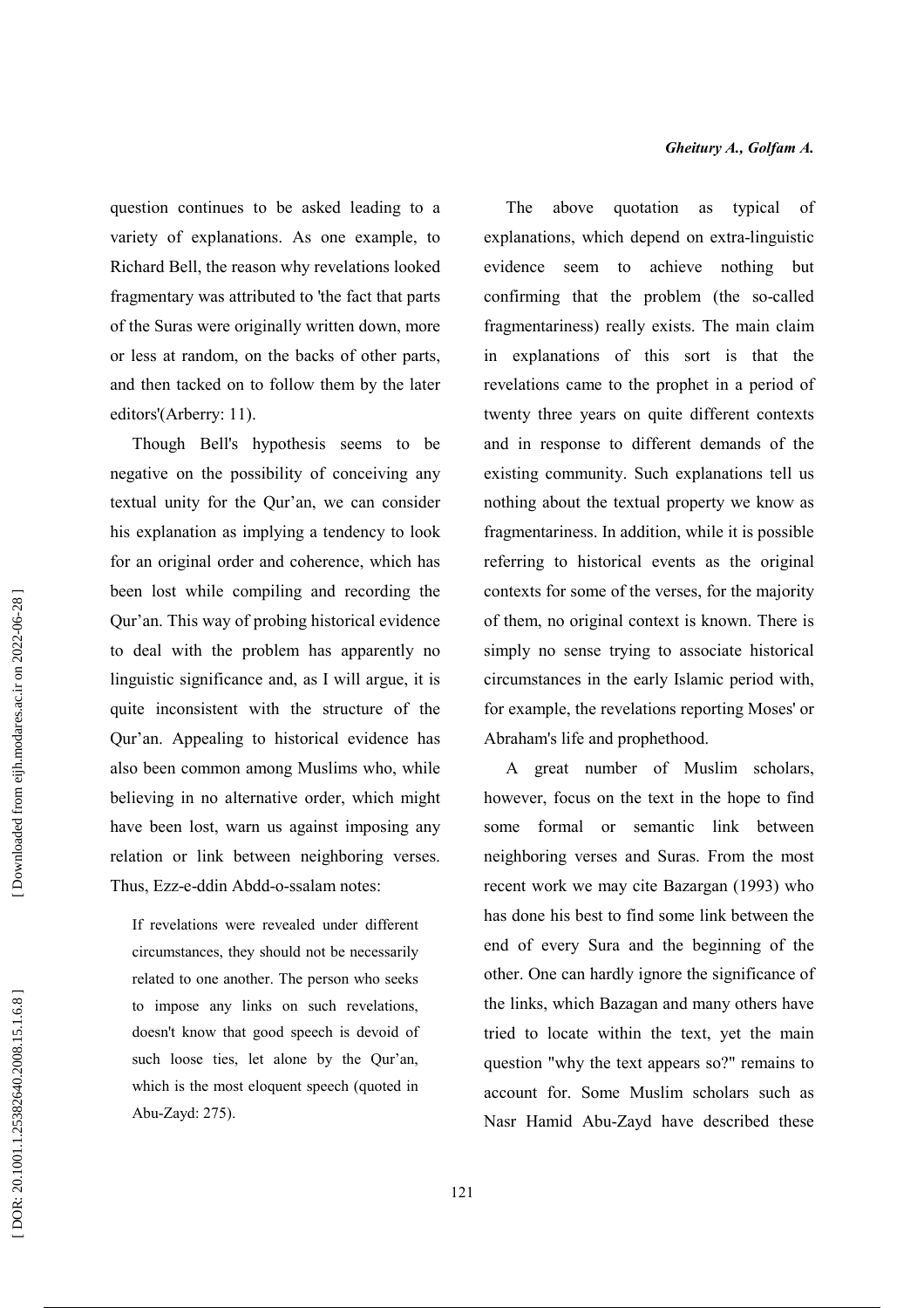explanations as largely subjective, "this is not to say that these relations are concrete and objective and exist independently of the interpreter's thinking; it is to be noted that these are produced in the process of reading and the interaction of the text and reader" (2001:285).

There are other works like Mir (1986) carried out more recently which, while critical of the dominant atomist approaches to the Qur'an, argue for a certain unity and harmony dominating the text. We can also mention Smith  $(2001)$  who, by focusing on the structure of the second Sura tries to maintain certain thematic consistency for the Qur'an, which is based on a thematic repetition dominating the Sura, specifically with regard to the revelatory authority of the Qur'an vis-à-vis the previous scriptures.

# **Aims and Method**

The above controversy seems to be in itself good clue to the lack of a theoretical basis to serve as a point of departure for studies of this sort--studies which, more than anything, would deal with the linguistic structure of the text. There is yet no theory of the text to make a major distinction between ordinary speech and the Quranic discourse. It is also unfortunate that, although readers, in particular believers, are well aware that revelations, as an integral part of a belief system, are understood only in relation to God who is not imprisoned in time

and space and who is not caught in human language, they often approach them with anthropomorphism, expecting God to speak like a man. The same expectation might account for our question 'why the text does not appear in a linear order?' Making a distinction between ordinary discourse and the Qur'an could teach us what to expect and what not to expect of revelations.

The incentive to deal with the above question was not at the beginning so much coherence, rather a sort of repetition that I came across throughout the Qur'an. The question was why the account of Moses and his people is so frequently repeated, occupying a considerable space in great Suras like 2, 5, 20, 26, 28, 40? However, the more I asked, the more I was convinced that no such an answer exists--an answer that could explain repetition with reference to the linguistic structure of the text. Great chapters of books in Quranic sciences were instead devoted to the question 'why revelations appeared so fragmentary? I soon found that what came to me as repetition was described in the literature as incoherence.

As a student of linguistics, I looked for a different explanation, believing that a linguistic issuesuch as repetition or coherence should be accounted from within, through the analysis of the structural relations in the text. The adoption of a linguistic approach to deal with the issue was not easy as there were many schools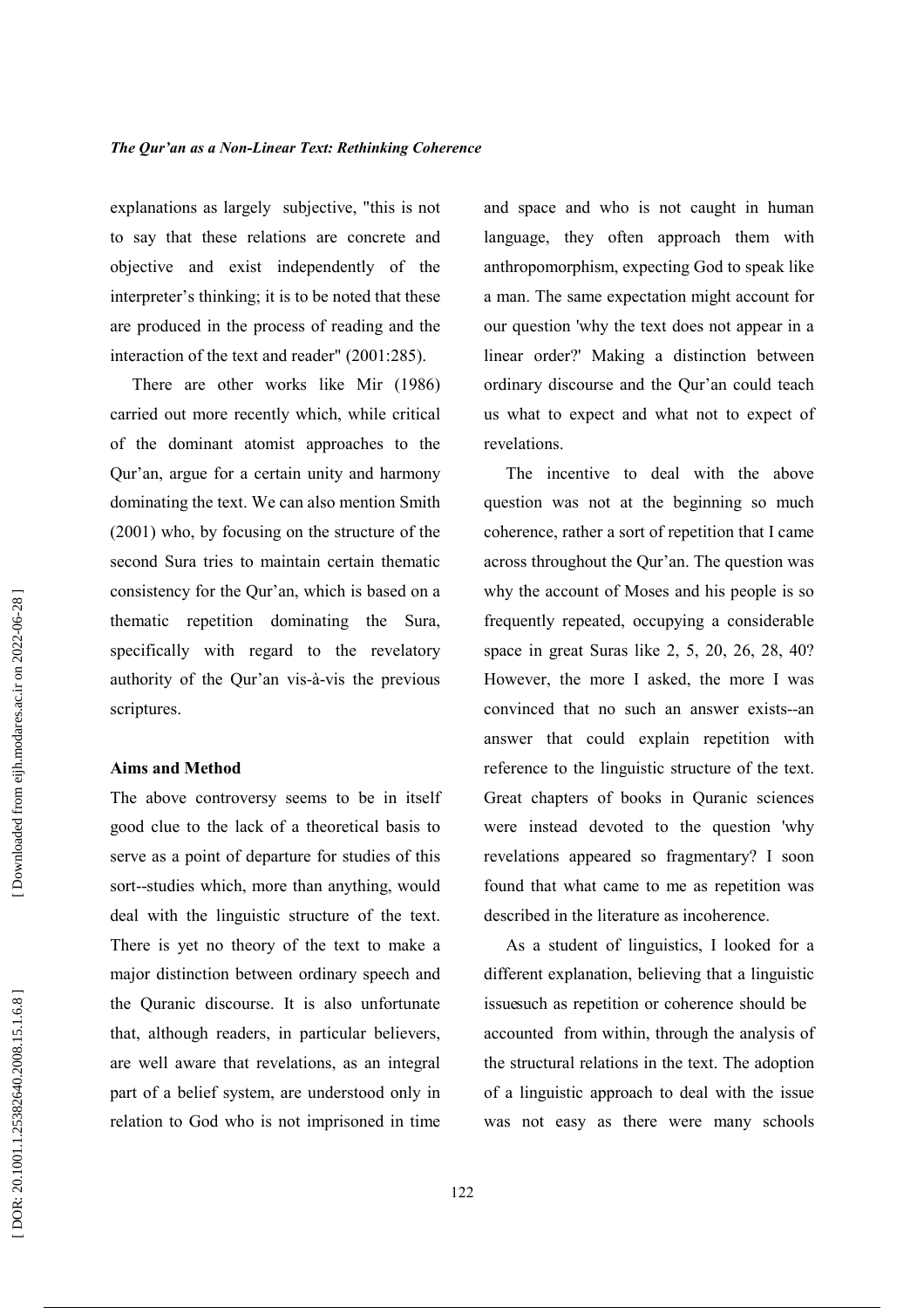focusing on the concept *text* as their primary concern, of which we can mention the functional school that is often associated with the name of the British linguist M. Halliday and his colleague R. Hasan. In one of their famous works (1976), they analyze the linguistic devices that constitute the textual ties in a text. Their concept of *cohesion* can be an appropriate tool to explain the formal and semantic relations in a text. In addition, Halliday's functional-systemic approach is well incorporated into the study of literary works. This appears brilliantly in Hasan (1985), who in the beginning chapters of her book discusses parallelism, contrast and repetition of structure as textual elements responsible for the construction of poetry. These two works can be appropriate analytic too, to deal with cohesive ties in the text but they offer little on coherence in the sense we need to study the Qur'an.

What I found most interesting was the concept linearity in Ferdinan de Saussure, the father of modern linguistics. He presents linearity as a fundamental property of speech upon which the whole mechanism of linguistic structure depends. As he puts it,

Unlike visual signals (e.g. ships' flags) which can exploit more than one dimension simultaneously. auditory signals have available to them only the linearity of time. The elements of such signals are presented one after another: they form a chain. This feature appears immediately when they are represented in writing, and a spatial line of graphic signs is substituted for a succession of sounds in time (Saussure, 1988: 14).

Although Saussure defines the term in a narrow sense as the sequence of the speech sounds that appear one after the other in the linearity of time, we can easily speak of a linear ordering of words and sentences, or more generally any linguistic unit. The same can be said of a narrative whose parts are structured in a linear fashion mirroring the respective time sequence each event has taken place.

In the present study, which focuses primarily on Ayahs, we are not so much concerned with solving the problem of "coherence". We aim more at re-examining our very understanding of what we call *coherence* or *fragmentariness*, by demonstrating that coherence is much more complicated than it is often shown to be. Meanwhile, I will argue that the permanent change of subject within a passage or the repetition of a certain topic throughout the Qur'an is not enough reason to consider it fragmentary. I will refer to non-linearity as a linguistic feature of the Quranic discourse which has not so far been acknowledged as an independent subject in the literature. What is taken as fragmentariness and lack of coherence, I will identify as a non-linear order brought about by the repetition of a subject in different parts of the Qur'an. The aim of this article is to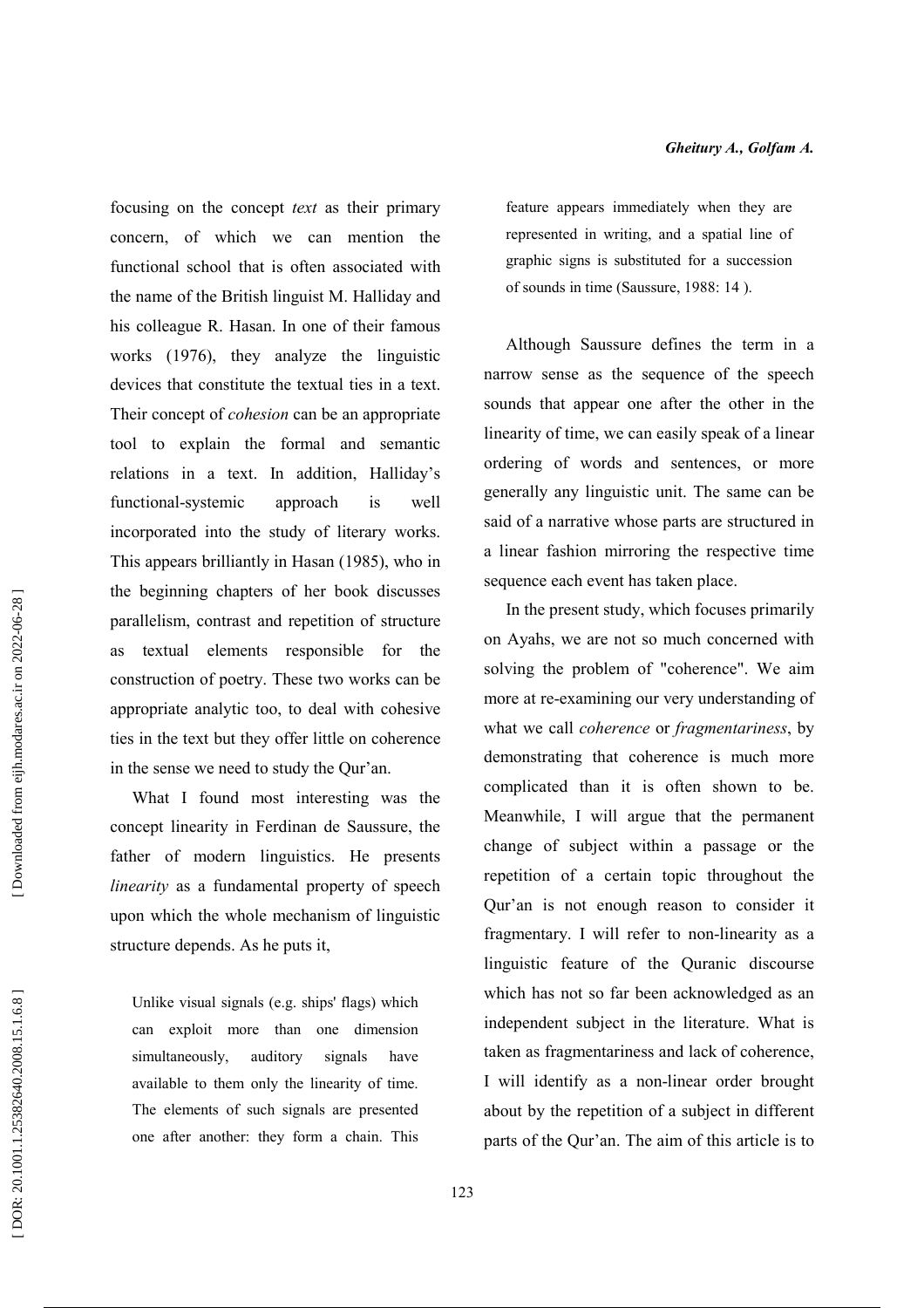bring into light non-linearity as a concept, which can play a crucial part in distinguishing revelations from ordinary speech. The possibility of such a distinction will likely lead us to the Quranic idea that God does not speak like a man. It belongs not to any mortal that God should speak to him, except by revelation, or from behind a veil, or that He should send a messenger ...', (42: 51).

I will also argue that going beyond linear order is closely linked to destructing the temporal order and context, and putting the Qur'an out of any specific context. However, going beyond linearity and temporality as two basic attributes of ordinary language does not entail lack of order; the linear order is not the only type of order. The Qur'an possesses the special order of its own, which makes the text look like an interwoven web of relations in which, non-linearity may even play a positive role to bring about further coherence. It should also be noted that in my analysis of revelations, I have merely cited English translations, for the main focus of this study is not the formal and lexical properties of the original Arabic version but the sequence of themes or subjects that appear one after the other. The adoption of this approach to discussing the Quranic revelations would probably make the discussion more accessible to English readers.

# **Coherence or Linearity?**

Despite the great number of works carried out to deal with coherence by both Muslim and western scholars, in the course of the study, however, I came across little or no critical work to question our very understanding of what we term fragmentariness or the permanent change of subjects in the Qur'an. The problem with the existing literature is that the question of coherence is asked, but non-linearity is often left to the background. It has never been formulated as a question, which would probably send coherence to the background, or at least postpone it to when the non-linear property has been investigated.

To better realize the nature of the question asked, we may begin with the following verses extracted from Sura 17 often cited as a fragmentary text. I could have cited all that Sura below, were space not significant. To be even briefer, I have omitted parts in which, no change of subject is felt. Instead, the words containing the explicit statement of the subject are written in bold. In addition, every verse bears its original number in the Sura.

(23) Thy Lord has decreed you shall not serve any but  $\text{Him}^1$ ,

and to be good to parents, whether one or both of them attains old age with thee; say not to them 'Fie' neither chide them, but speak unto them words respectful,

(24) and lower to them the wing of humbleness out of mercy and say, 'My Lord,

<sup>1.</sup> The translations of all Quranic passages cited in this paper are quoted from Arberry (1955).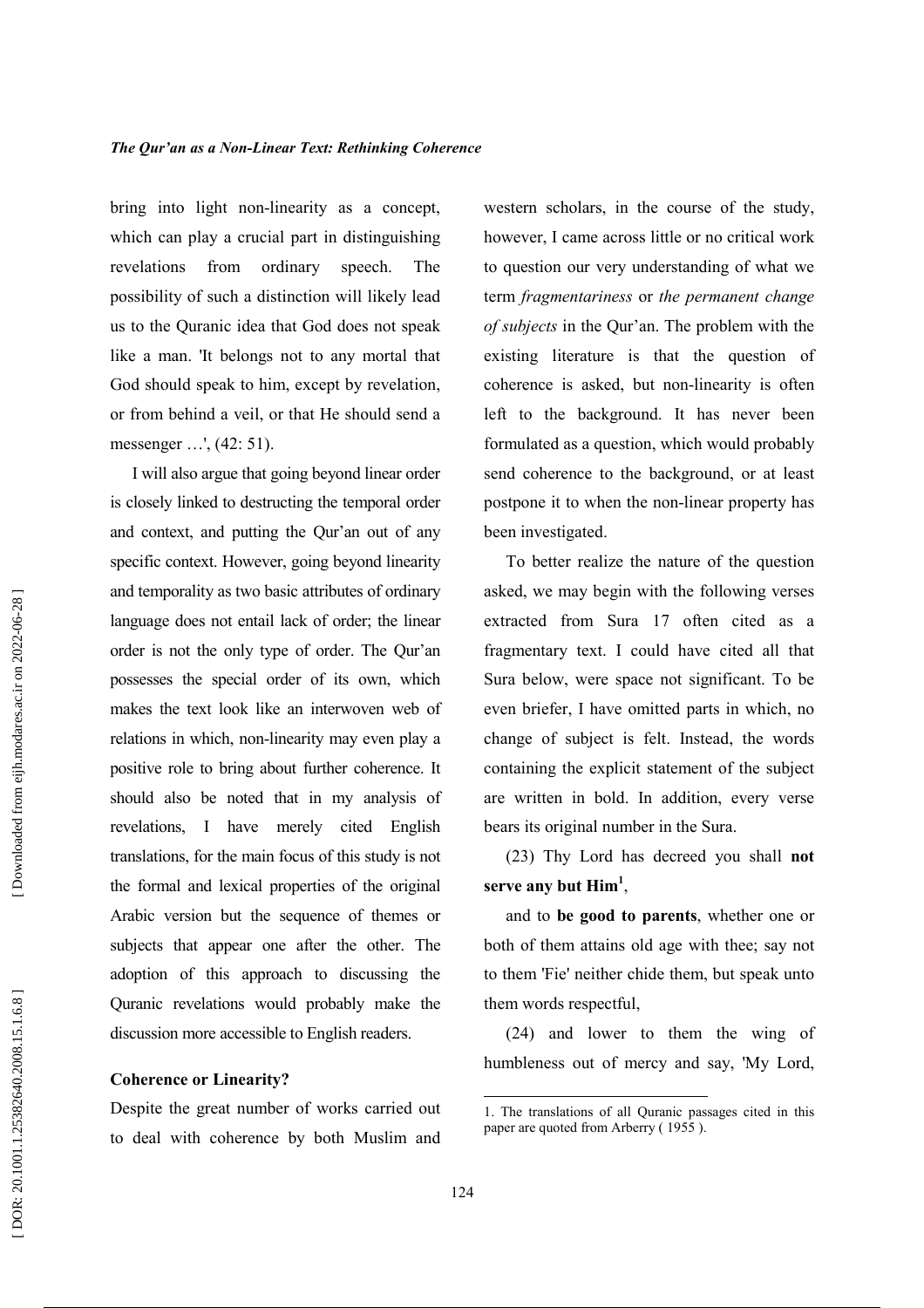have mercy upon them, as they raised me up when I was little.'

(25) Your Lord knows very well what is in your hearts if you are righteous, for He is Allforgiving to those who are penitent.

(26) And give the kinsman his right, and the needy, and the traveler;

And never squander;

(27) the squanderers are brothers of Satan, and Satan is unthankful to his Lord.

(28) But if thou turnest from them, seeking mercy from thy Lord that thou hopest for, then speak unto them gentle words.

(29) And keep not thy hand chained to thy necknor outspread it widespread altogether... Surely he is aware of and sees his servants.

(31) And slay not your children for fear of poverty...

(32) And approach not fornication; surely it is an indecency, and evil as a way.

(33) And slay not the soul God has forbidden, except by right...

(34) And do not approach the authority of the orphan save in the fairest manner...

And fulfill the covenant; surly the covenant shall be questioned of.

(35) And fill up the measure when you measure, and weigh with straight balance;

(36) And pursue not that thou hast no knowledge of:

As we notice, in the small passage above, thirteen different subjects are mentioned. The

verse (23) warns believers not to serve any one but Allah. It continues with recommending believers to be good and humble to their parents. At the end of the second verse, the subject changes and three other topics are raised but immediately after, the same subject, that is, "being humble to parents" reappears in (28). One can hardly deny the permanent change of subject in these verses. This is, as we saw earlier, interpreted as incoherence and disunity. But if this passage counts as an example of incoherence and disunity, we can ask 'under what condition the above extract and the whole Book would seem coherent?' The possible answer is that the Book would look coherent if all verses dealing with a certain subject, say the story of Moses, appear continuously in one part or chapter. For example, to be regarded coherent, the two disjoined verses above recommending believers to be humble toward *parents* should join --were it possible at all-each other and other verses dealing with the same subject in 31: 14-15. If we consider merely the textual aspect, *coherence* could be defined as the unity of a peace of discourse in a way that, all utterances are directed toward the same topic. Accordingly, the above extract taken together is incoherent for it is about various subjects.

We can continue with another question: what would happen if there were no other mentions for the subjects above? Could we talk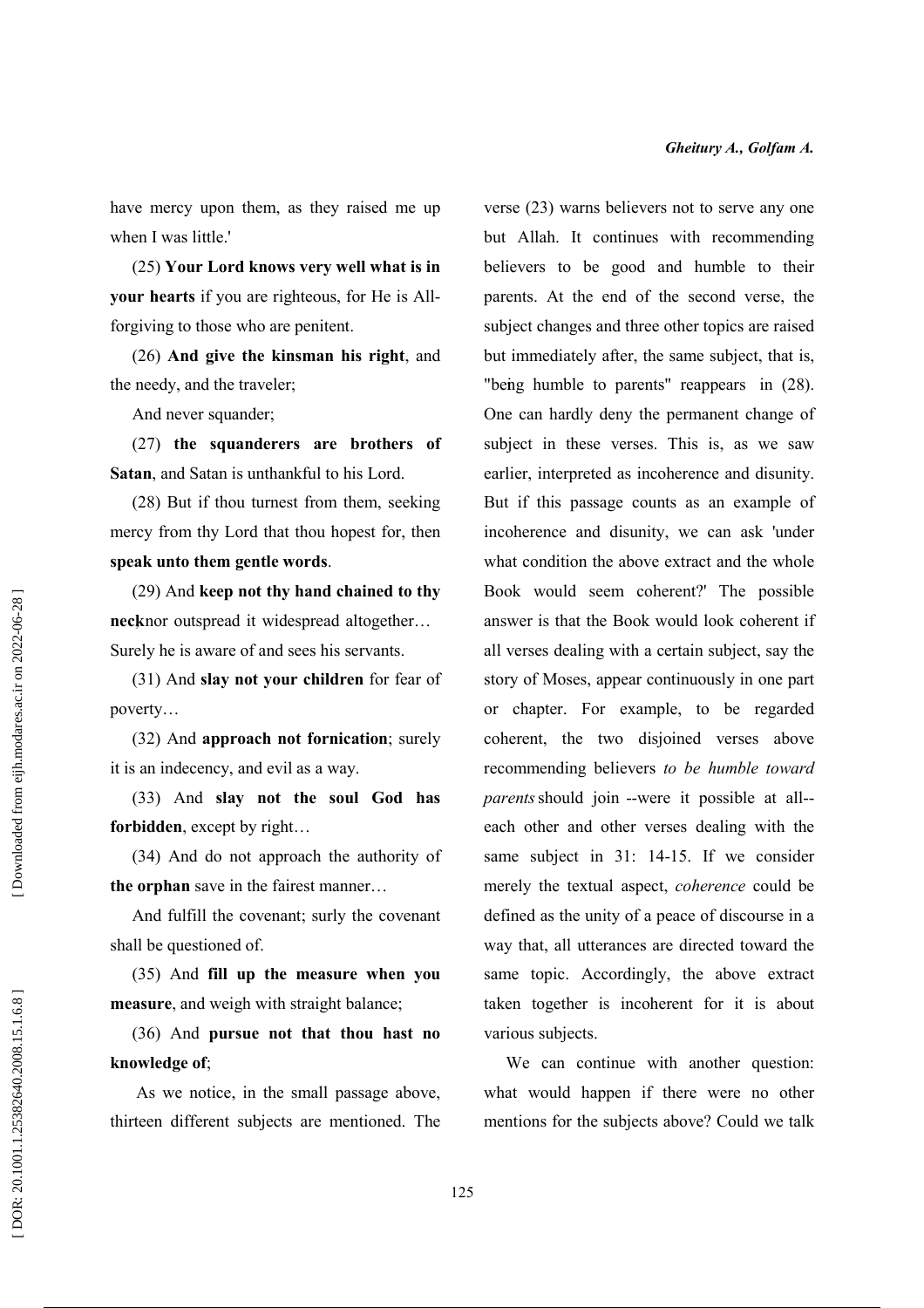of incoherence any longer? Could we then say that the verse "and pursue not that thou hast no knowledge of"  $(17:36)$  is complete or coherent by itself? This can be conceived only if the readers are also taken into account, assuming them to be listening to a set of advices made by their Lord. If, according to the Quranic belief 'God is with you wherever you are  $(57: 4)$ ,' so, reading it puts readers before their Lord. They listen from their Lord. However, this is not merely a matter of belief or a matter of how to read as all sentences are in the present tense and directed toward the reader who is also the addressed. This is a general fact we witness everywhere in the Our'an, even when, the story of a prophet is told. So, there is one sense in which the, above utterances can make a unified text: all of them are addressed to the reader.

The reason why the passage above is described as fragmentary is more related to its other occurrences elsewhere than to the preceding or following verses. For example, the verse mentioning Moses at the beginning of Sura 17 "And We gave Moses the Book, and made it a guidance to the Children of Israel" is a kin to a great number of verses in Suras 1, 7, 20, 26, 28, and 40. What makes the text look fragmentary is not only the relation of its parts to the immediate linguistic context but equally and more significantly the relation of each part to other verses absent from that context. A point we shall be gradually developing is that what

makes the text look discontinuous is more dependent on these repetitions than on any other factor. So, if there were no other related verses in other Suras, each verse above could be complete and coherent by itself.

The point will be clear if we consider the question in a larger scale where a relatively long story is retold several times throughout the text. As a good example, we may consider the story of Moses in Sura 20 which runs to seven pages giving a detailed account of Moses' birth, of how he was saved from the sea, his being addressed by the Lord, his mission to Pharaoh and inviting him to believe in God. This is a continuous uninterrupted narrative which we can justifiably claim to be complete by itself provided that there weren't any other occurrences of the same story elsewhere. However, the story repeats itself in 26, 28, and 40 in detail with parts omitted from and added to the main story. For example, in 40, a believer who has converted to Moses speaks to people in Pharaoh's court comes in but a major part dealing with Moses birth and life is omitted. Moses' account in 20 or in any of these Suras is in no way incoherent by *itself*, but only by reference to other mentions of the story in other Suras. The reason why the chapter on Joseph looks so coherent and unified is a similar one: it is coherent because there is no absent detail for the story mentioned elsewhere.

Another important point with regard to the above example is that the different versions of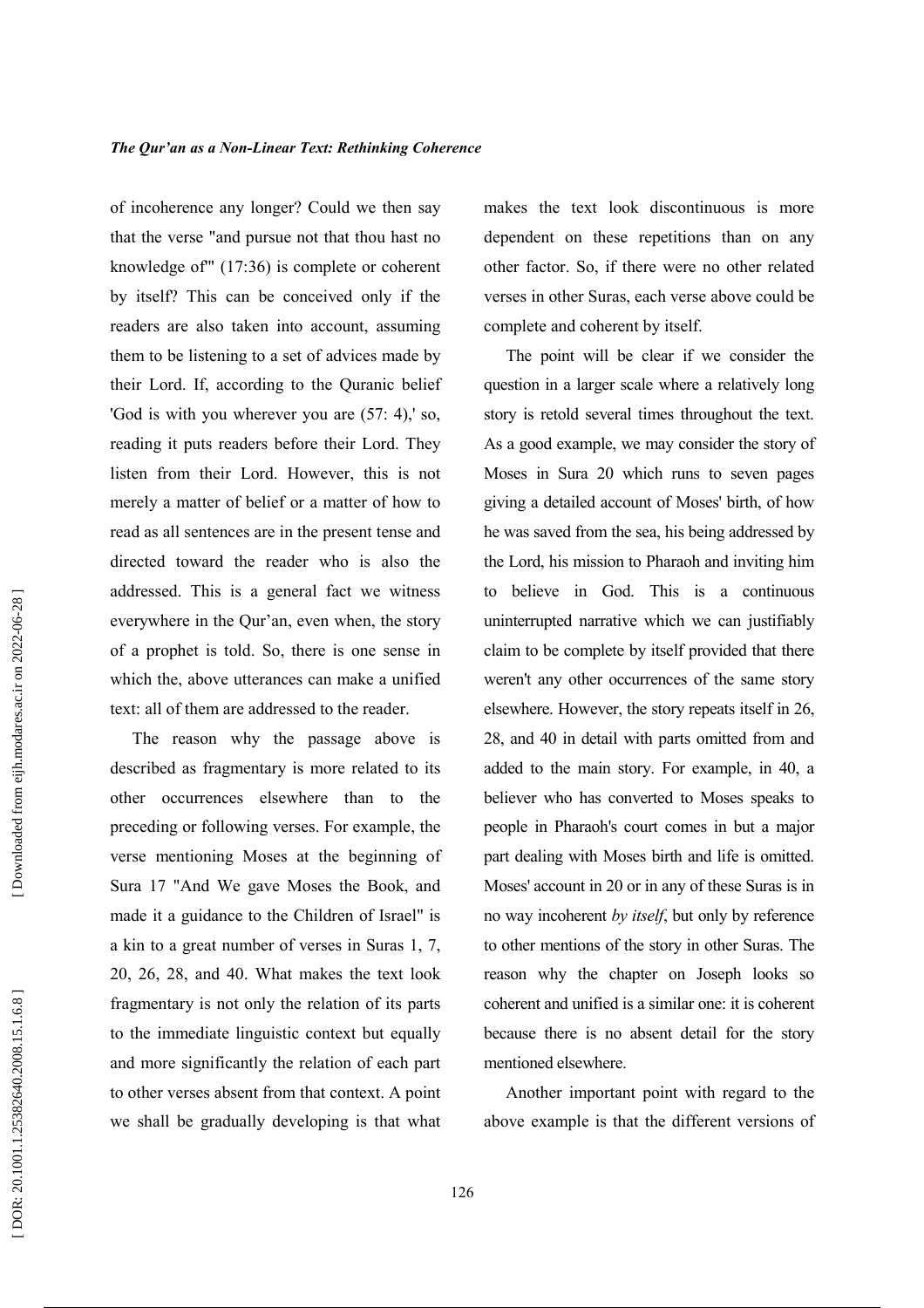the story are not like the dispersed parts of a puzzle to join them together in one part as in each version a major part is repeated with similar, if not identical, wording. It is predictable therefore that these passages dealing with Moses resist any linear order, for there is no sense trying to join repeated parts in the hope of making a text continuous or coherent. So, contrary to Bell's hypothesis concerning the present arrangement of Ayahs and the implied original order which have been lost, there is no original linear order to look for. There are other instances, like the following, which can be more readily termed "repetition",

And We adorned the lower heaven with lamps, and to preserve,  $(41:12)$ .

And We adorned the lower heaven with the adornment of the stars and to preserve against every rebel Satan; (37: 6-7).

The almost identical English wordings, which echo the original Arabic, is a clear example of repetition, where a major part is repeated exactly but another part ("against every rebel Satan") missing from the first example is added in the second. Instances of repetition where additional exact  $no$ information is supplied are also found everywhere in the text. The phrases "surely thy Lord, He is the All-mighty, the Allcompassionate" in Sura 26 and "O which of your Lord's bounties will you and you deny?" in 55 are repeated exactly several times in their respective Suras. All the examples cited so far suggest repetition as a major factor responsible for the revelations to look discontinuous and non-linear. From here, I use the term "nonlinear" instead of "fragmentary" or "incoherent" as I do not consider repetition and non-linearity as concepts leading to lack of unity. Examples discussed so far which are found throughout the text present non-linearity as a major linguistic feature of the Qur'an. It becomes an integral part of the Quranic style which, above any other fact, is in line with the idea that 'It belongs not to any mortal that God should speak to him,...'  $(42: 51)$ . God is not a speaker in the ordinary sense of the word to speak in a linear manner from a beginning to an end. For the Qur'an, there is no preface, no introduction, no beginning, and no end. A reader can start reading from anywhere in the text.

# The Question of "Who speaks?"

An interesting linguistic feature closely tied to nonlinearity is that there is no single speaker for the verses. In the majority of cases, after the phrase  $\eta$ the Name of God, the Merciful, the Compassionate and at the beginning of a Sura, a (بسه الله الرحمن الرحيم)' and at the beginning of a Sura, a first person plural who is the Sender of scriptures and prophets appears as speaker,

We have sent it down as an Arabic Koran; haply you will understand.  $(12:2)$ 

The same speaker appears in first person singular as well,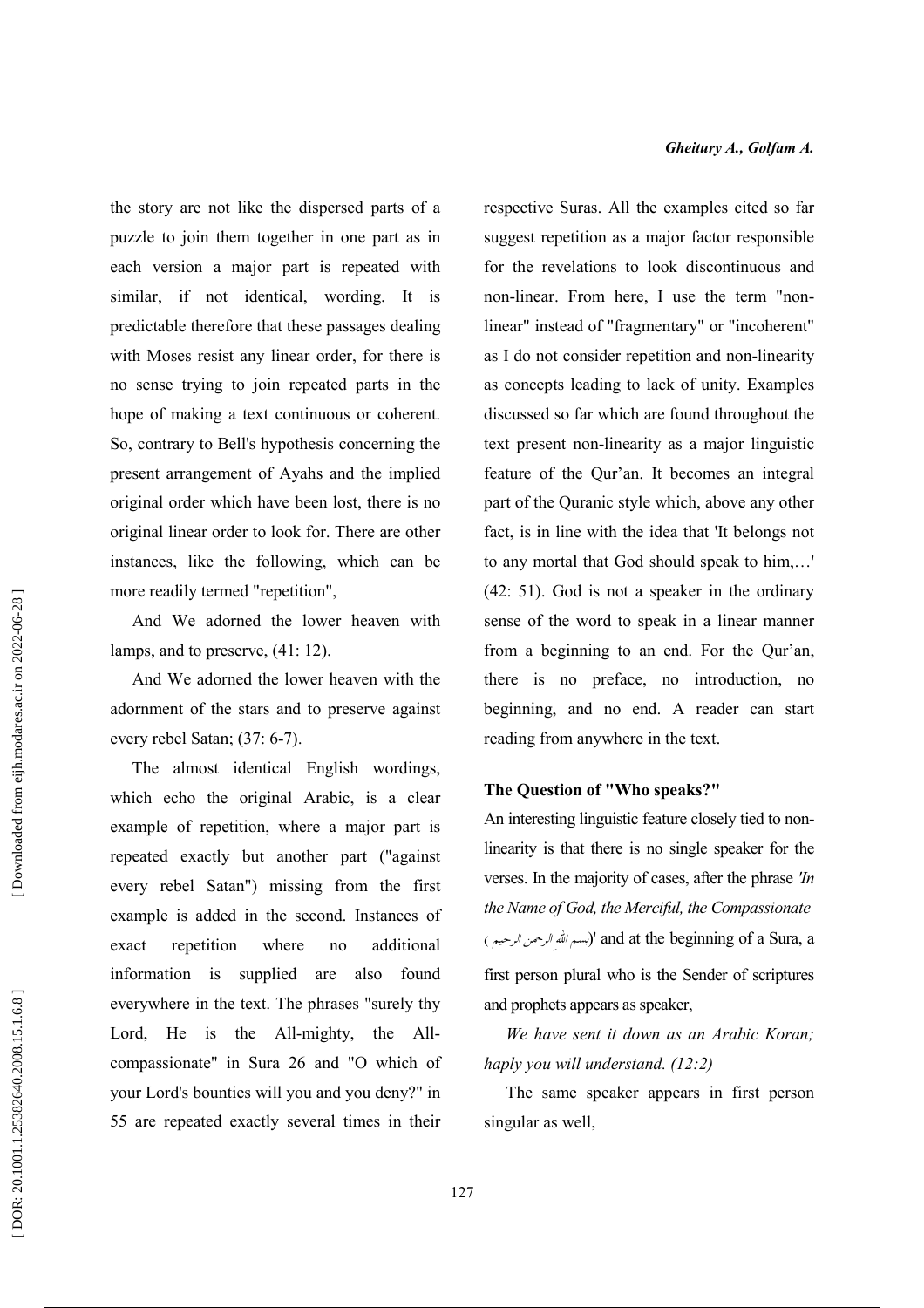So remember Me, and I will remember you; and be thankful to Me; and be you not ungrateful towards Me.  $(2:152)$ 

Say: "O My servants who have been prodigal against yourselves, do not despair of God's mercy; Surely God forgives sins altogether; surely, He is the all-forgiving, the all-compassionate. (39:53)

How then were My chastisement and My warnings.  $(54:16)$ 

Yet in other verses, the angels are speaking,

None of us is there, but has a known station; we are the rangers, we are they that give glory.  $(37:164-6)$ 

We come not down. save  $at$ the commandment of thy Lord. To Him belongs all that is before us, and all that is behind us and all between that.  $(19:64)$ 

It is noted that in the above verses whose linguistic speaker is not the Sender of the revelation, God appears in the third person singular. But last of all comes the most interesting instance in which the prophet or any reader addresses God,

Thee only we serve; to Thee alone we pray for succour, Guide us in the straight path, the path of those whom Thou hast blessed, not of those against whom Thou art wrathful, nor of those who are astray.  $(1:5-7)$ 

The above discussion demonstrates the fact that revelations have no constant ordinary speaker to have uttered them in a linear way to the end. As far as facts of ordinary speech are concerned, this is not in accord with the logical structure of linear speech. Speech is necessarily linear, limited to context and to a certain speaker. But Allah is the Lord of all and his Book aims to be read by all. It should now be clear why a text as such does not appear in a linear order.

# **Repetition and Going Beyond Context**

Non-linearity together with other textual features such as repetition and plurality of the speaking subject are not the possibilities taking place in the ordinary speech, which is necessarily context-bound and linear. Linearity is also a feature closely woven to temporality. In fact, non-linearity is thinkable where we pass from speech to a writing which, represents possibilities for trespassing temporality, by virtue of its durable non-temporal nature. The Qur'an seems to be making full use of the capabilities of writing in going beyond speech attributes particularly time. On a closer look at the Qur'an, we can see repetition and destruction of the linear order as part of a general linguistic strategy the text uses to go beyond context. To gradually conceiving this, let us consider the story of Moses once again, in Suras 20 and 28, where the dialogue between God and Moses on the Mount is reported with similar but at the same time different wordings. Here a single event is reported in two linguistic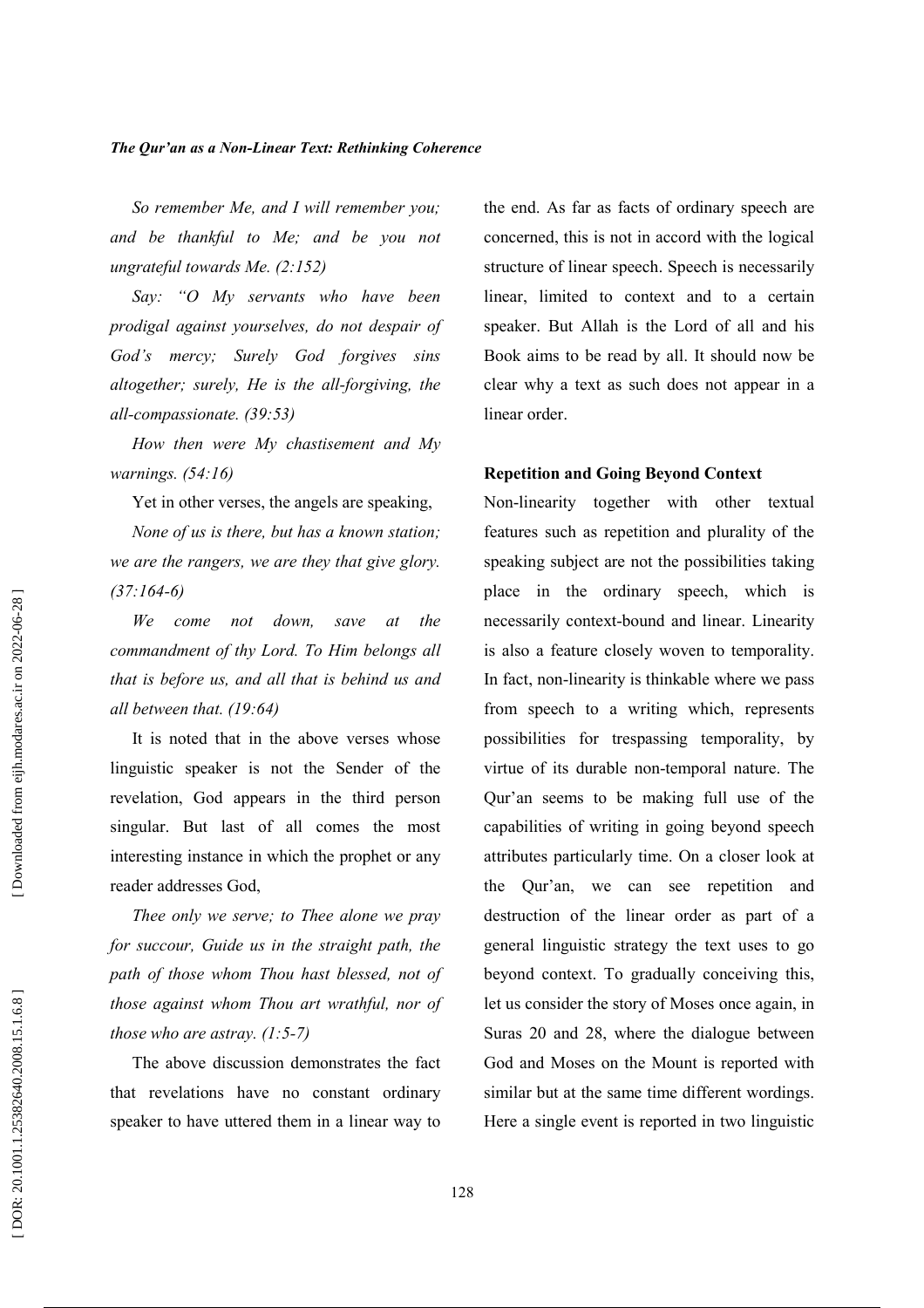forms. Of those long narratives, I mention just one short example from the two Suras:

When he came to it, a voice cried, 'Moses, I am thy Lord; put off thy shoes; thou art in the holy valley, Towa  $(20: 11-12)$ .

When he came to it, a voice cried from the right bank of the watercourse, in the sacred hollow coming from the tree: Moses, I am God, the Lord of all being  $(28:30)$ .

The story of Moses in the two Suras has a major repeated part which, begins from where he was addressed by God with the above words. The part dealing with the period before the above address is reported in Sura 28 but is absent from 20. However, as for the repeated parts, were these parts exactly identical, one could describe them as pure repetitions. Almost all verses describing Moses' account are dialogues reported directly through a phrase like 'said he/she' ('qaala' or 'qaalat'). When reading each one with no reference to the other. we may tend to consider the reported dialogues as actual linguistic events taken place in a certain context. But reporting the same dialogue with different wordings could imply that the reported verses are not linguistic events in the ordinary sense of the word. There is simply no context to confine the revelations, because each wording negates the occurrence of the other and vice versa.

In fact, arguments to support the fact that the Qur'an is not confined to any context can find evidence in almost all parts of the Book and the verses that I will analyze in the following represent merely a very small portion of the abundant examples. To better grasp the part repetitions play in destructing context, let us consider another example.

'Thy sign,' God said, 'is that thou shalt not speak, save by tokens, to men for three days...'[3: 41].

He said, 'Lord appoint to me some sign.' 'Said He, 'Thy sign is that thou shalt not speak to men, though being without fault, three nights'[19: 10].

As we notice above, in both cases part of the dialogue between God and Zakariya--when Zakariya asked Lord to grant him a son--is reported. What is significant here is that the same linguistic event with its specific context is reported again, with two different wordings. The main import of these verses is that the revelations report not a linguistic event, as every linguistic event is unique with respect to a certain context. Moreover, the event cannot realize different wordings in  $t w$ simultaneously. In other words, every utterance is unique for it is uttered just once. Hence, we may justifiably claim that as far as linguistic form is concerned, each verse negates the occurrence of the other as a linguistic unit with a certain context. Examples as such are found every where in the Book and, upon our reading, they serve well to put revelations beyond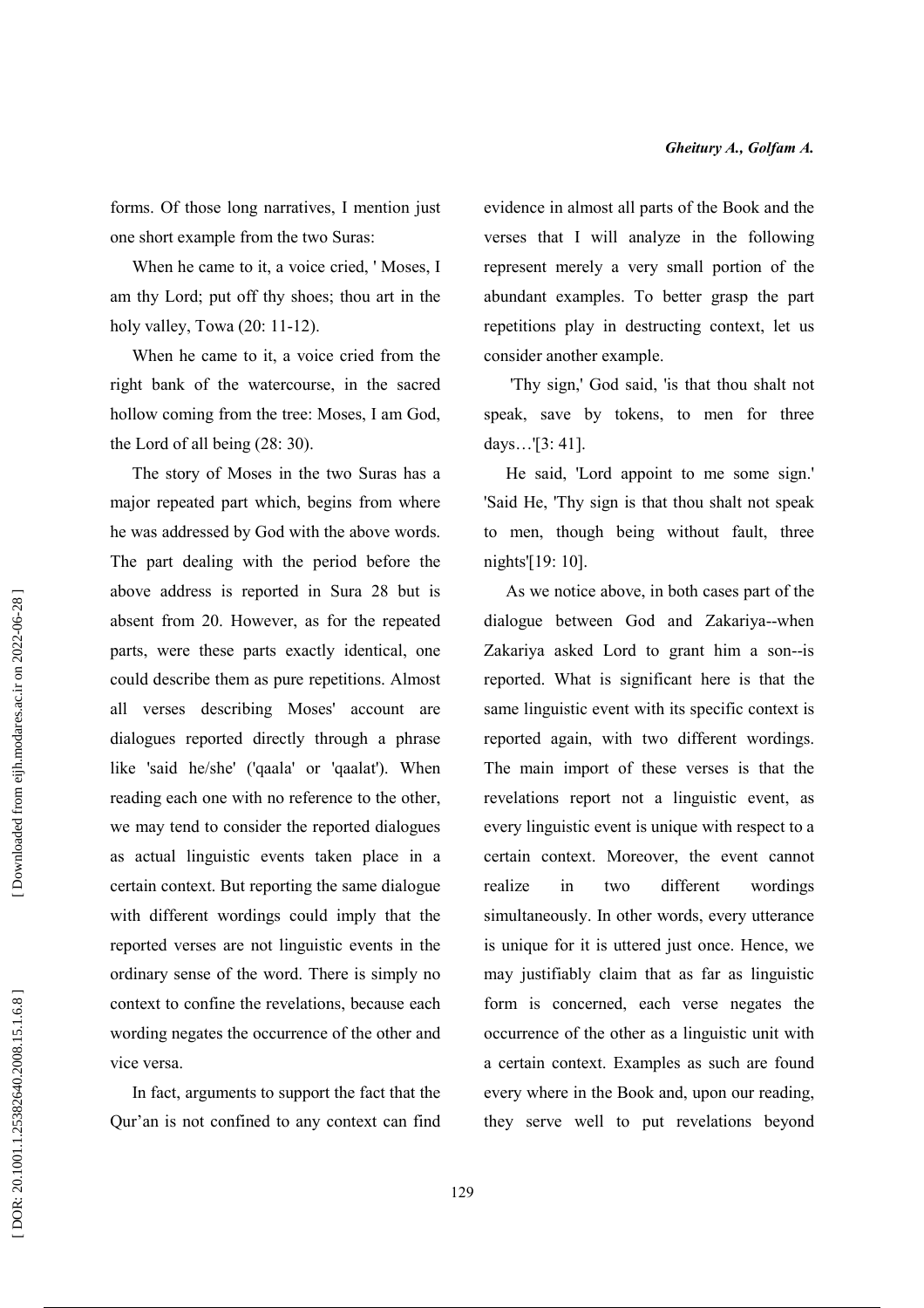context. So the repetitions perform two different functions simultaneously: they make the text a non-linear one and at the same time contribute a great deal to destructing any fixed context.

Repetition in the sense described earlier is only one of the many factors in putting the Qur'an beyond context. In fact, escaping context is a general feature occurring throughout the text even when coherence is not at stake. This is more clearly evident where two speakers report the same story in two different tenses. Of the great number of examples, I have chosen a relatively simple one. This is where messengers of God come to Abraham and tell him of their mission to demolish the people of Loot:

Said he [Abraham], and what is your business, envoys?' they said, 'we have been sent to a people of sinners, to loose upon them stones of clay marked with thy Lord for the prodigal.' So, We brought forth such believers as were in it, but We found not therein except one house of those that have surrendered themselves. And therein, We left a sign to those who fear the painful chastisement [51: 31-37].

The above story reports a dialogue between the angels and Abraham where the angels inform him of their mission. The report of their mission begins with 'we have been sent...' but it is interesting that the same report is continued by God who intervenes with the pronoun 'WE'. In fact two linguistic events share the narration of one and the same story; the first takes place between Abraham and angels and the second has God and the prophet Mohammad (or the reader) as the two sides of the dialogue. In other words, a single story is narrated by two speakers belonging to two different times: by angels who are present for Abraham, but past for the reader, and by a Speaker Who is present to both Abraham and the reader.

Our purpose in citing most of the passages above is to stress on the crucial link between repetition and the destruction of context. Repetition is an important linguistic strategy in the overall structure of the Qur'an affecting context and in turn affected by it. These repetitions as a major cause of the discontinuity are understood better when put in the more significant and general context of the monotheism the Qur'an represents. What appears to be a recurrent theme of the revelation is that it is a sign from Lord to all people not just those who lived when revelations were sent down. This being the case, we should not expect revelations to be linguistically confined to a fixed time, place, speaker and addressee. We can hypothesize that a destruction of context should consistently displace the Qur'an from its original historical context just to make it an eternal address from God to readers of every time.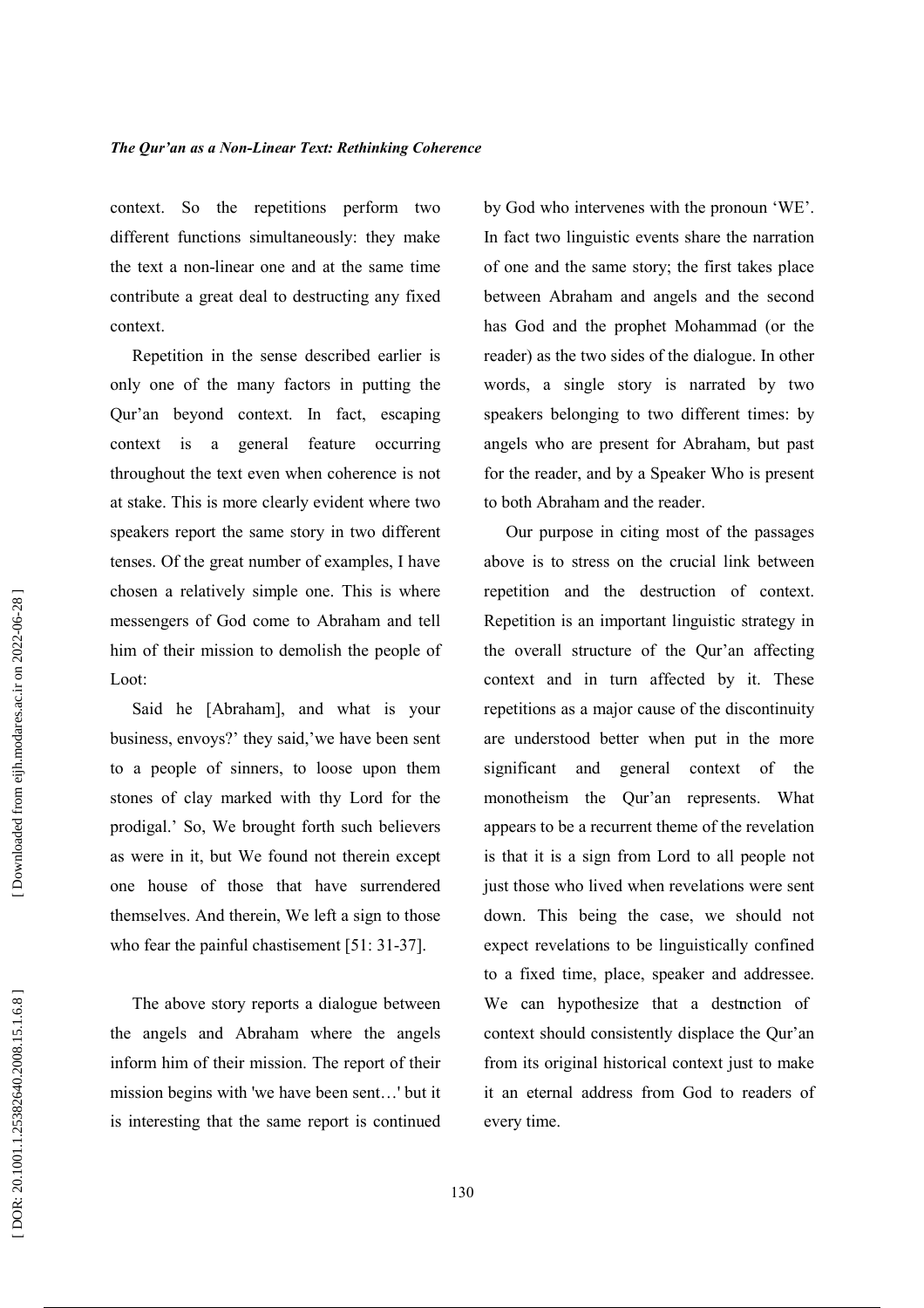At this point, we have an explanation of why the Qur'an is not in linear order. We can ask what will happen if the revelation were an uninterrupted report of this and other event? To put it more plainly, what would the Qur'an look like were all stories reported like that of Joseph? It was then possible to say that these 150 pages are devoted to Moses and his people and those thirty pages to Abraham and so on to the end. That would make the Qur'an a story of the prophets and peoples. In that case, it was only part of the history--a thesis, which negates the Quranic theme that it is sign for all people. Obviously, telling a story is not in line with a monotheism that is not limited by any context. To expect the text to proceed in a linear order is the outcome of an anthropomorphism with which we wrongly approach the Book of God. The same anthropomorphism may account for our misunderstanding of the decisive role these discontinuities serve in freeing the revelations from context and any temporal ordering. Here, I wish to say in voice with Arberry that

an eternal composition such as the Qur'an is, cannot be understood if it is submitted to the test of only temporal criticism. It is simply irrelevant to expect that the themes treated in the individual Sura will be marshalled after some mathematical precision to form a rationally ordered pattern; the logic of revelation is not the logic of schoolmen...there is no 'before' or 'after' in the prophetic

message, when that message is true; everlasting truth is not held within the confines of time and space, but every moment reveals itself wholly and completely (1955).

#### **Non-linearity and Coherence**

So far, I discussed three related issues: Firstly, what has been presented as fragmentariness and lack of coherence has veiled the non-linear nature of revelations; secondly, non-linearity along with other textual properties, some of which were mentioned above, is a key factor contributing to the theme that God is not a speaker in the ordinary sense of the word and 'It belongs not to any mortal that God should speak to him,  $(42: 51)$ ; and thirdly, nonlinearity is one of the key factors for the revelations to escape temporality. To escape linearity and temporality is in fact distancing revelations from two key features of speech. Thus the Qur'an can be conceived as a nonlinear and timeless text which mirrors a God who is limited to no context.

From the beginning, the aim has been to deal with coherence only indirectly, trying to argue instead that non-linearity can by itself be the subject of an independent study. For the believer who has followed the argument to this point, coherence might not be as important as it was at the beginning -the Book of God seems to be discontinuous because it is limited to no context. It is the Book of God above all and need not resemble the temporal and linear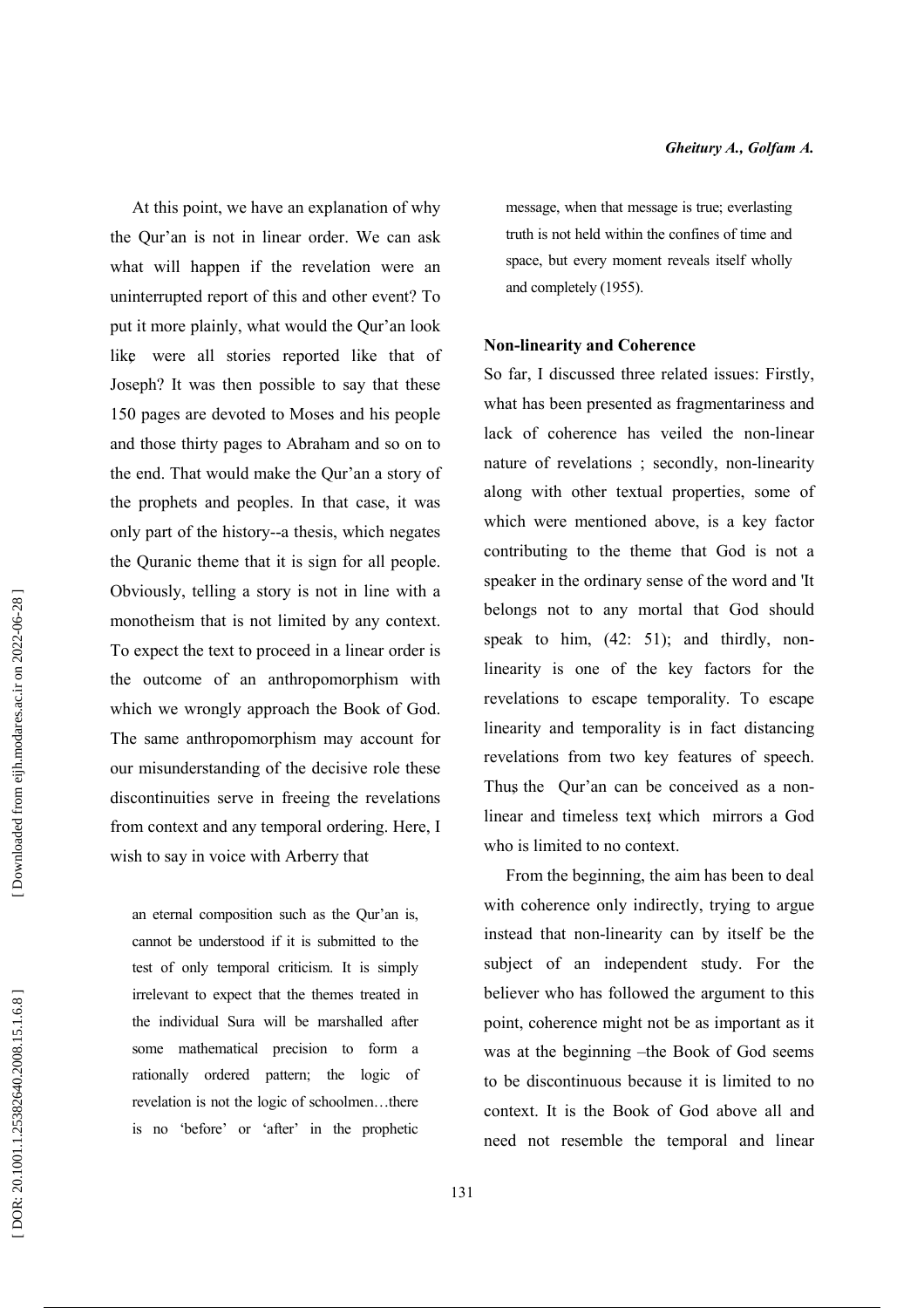discourse of men. They would probably have little or no problem forgetting about coherence since coherence for Muslims is merely a textual question, necessarily not related to the way they communicate with the Qur'an. Nevertheless, to a scholar who tends to remain outside the religious experience of reading the Book, coherence remains an open question. I simply have no claim to have dealt with coherence here; yet, I wish to have been able to argue that it is far more complicated than often discussed. Meanwhile, there is preliminary evidence, which indicates that non-linear order does not lead necessarily to fragmentariness as one might easily think of the reverse possibility where it affects coherence positively, tightening the textual ties between similar verses that are dispersed everywhere in the text. In a linear discourse, each sentence is related to the preceding and following sentences, whereas a subject like that of Moses or Abraham in the Qur'an is related to so many verses in different Suras. This distribution of a single subject over so many Suras, upon our reading, would open the boundaries of each Sura to many others thereby tightening different parts of the text together. But, all this remains to be investigated in future.

There were, as we noticed, good reasons to think of the Quran as a non-temporal text defined in distance from attributes of ordinary language. The results of this preliminary study indicate the necessity of turning to modern linguistic approaches in the study of the Quran.

#### **References**

- [1] Abu-Zeyd, Nasr Hamid (2001), The Meaning of Text: A research in the Quranic sciences. trans. into Persian by M. Kariminiya (Tehran).
- [2] Arberry, A. J.  $(1955)$ , The Koran Interpreted (New York).
- [3] Bazargan, 'Abdol'ali (1993), Nazm-e Qur'an (Tehran).
- [4] Halliday, M. A. K. & Hasan, R. (1976), Cohesion in English (London).
- [5] Hasan, R. (1985), Linguistics, Language and Verbal Art (Oxford).
- [6] Mir, M. (1986), Coherence in the Quran: A study of Islahi's concept of nazm in Tadabbur-I Quran (Indianapolis).
- [7] Saussure, Ferdinand de. (1988), Nature of the Linguistic Sign Modern Criticism and Theory ed. David Lodge, (Longman).
- [8] Seyouti, Jalal-o-ddin (1975), al-Etqaan Fi 'Ulum-ol-Qur'an, ed. Mohamad A. Ebrahim (Cairo).
- [9] Smith, David E. 2001. 'The Structure of al-Baqarah'. Muslim World91: 1/2.
- [10] Versteegh, Kees (1997), Landmarks in Linguistic Thought III: The Arabic linguistic tradition (London).
- [11] Watt, W. M.  $(1970)$ , Bell's Introduction To TheOur'an (Edinburgh).
- [12] Zarkashi, Badr-o-ddin Mohammad (1977). al-Borhan Fi 'Ulum-ol-Qur'an (Beyrut).

132